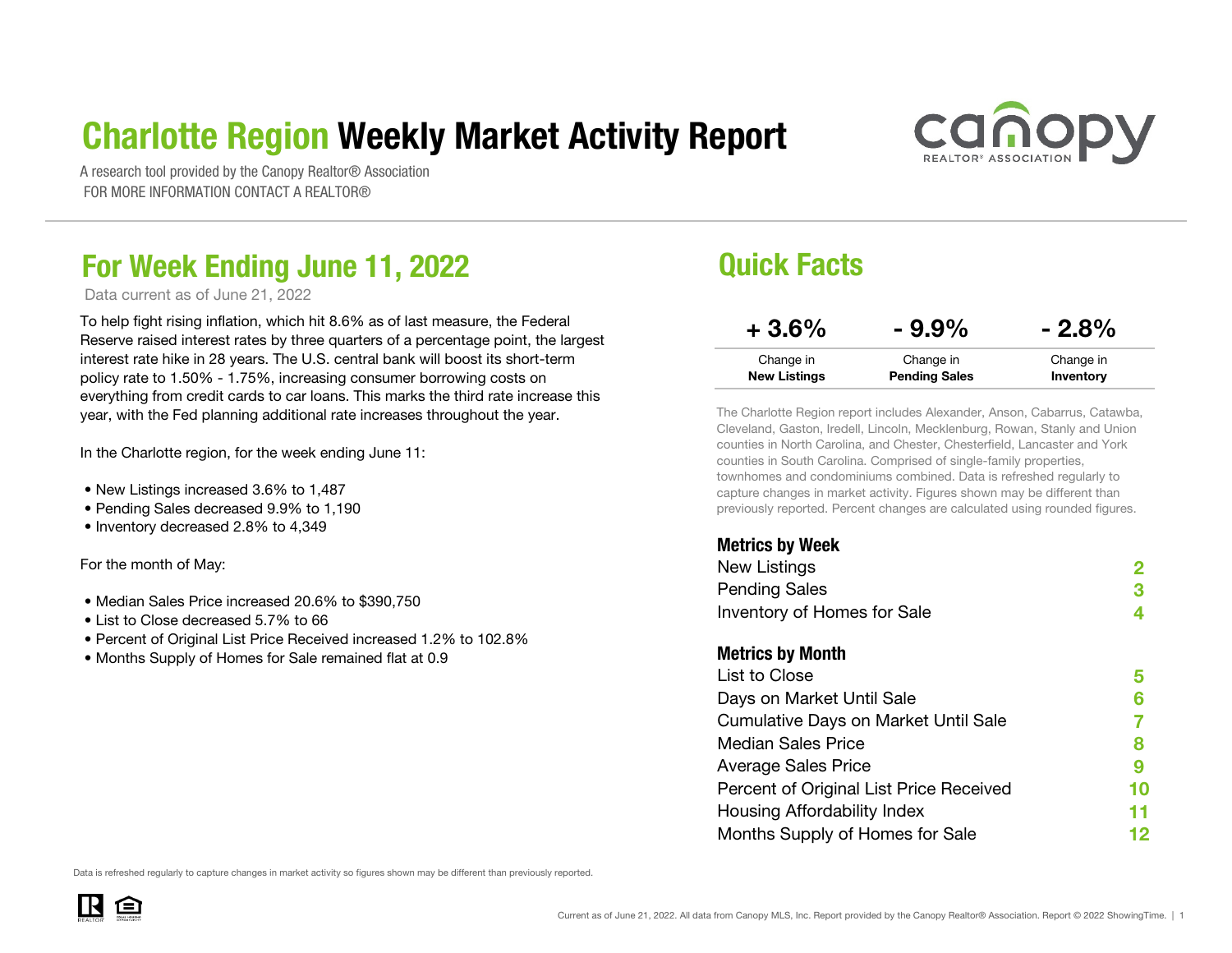### New Listings

A count of the properties that have been newly listed on the market in a given week.





| For the<br><b>Week Ending</b> | Current<br><b>Activity</b> | One Year<br>Ago | $+/-$    |
|-------------------------------|----------------------------|-----------------|----------|
| 3/19/2022                     | 1,174                      | 1,238           | - 5.2%   |
| 3/26/2022                     | 1,207                      | 1,276           | - 5.4%   |
| 4/2/2022                      | 1,285                      | 1,244           | $+3.3%$  |
| 4/9/2022                      | 1,341                      | 1,336           | $+0.4%$  |
| 4/16/2022                     | 1,172                      | 1,304           | $-10.1%$ |
| 4/23/2022                     | 1,337                      | 1,256           | $+6.4%$  |
| 4/30/2022                     | 1,368                      | 1,435           | - 4.7%   |
| 5/7/2022                      | 1,425                      | 1,362           | $+4.6%$  |
| 5/14/2022                     | 1,595                      | 1,398           | $+14.1%$ |
| 5/21/2022                     | 1,521                      | 1,384           | $+9.9%$  |
| 5/28/2022                     | 1,296                      | 1,338           | $-3.1%$  |
| 6/4/2022                      | 1,374                      | 1,418           | $-3.1%$  |
| 6/11/2022                     | 1,487                      | 1,436           | $+3.6%$  |
| 3-Month Total                 | 17,582                     | 17,425          | $+0.9\%$ |



#### Historical New Listing Activity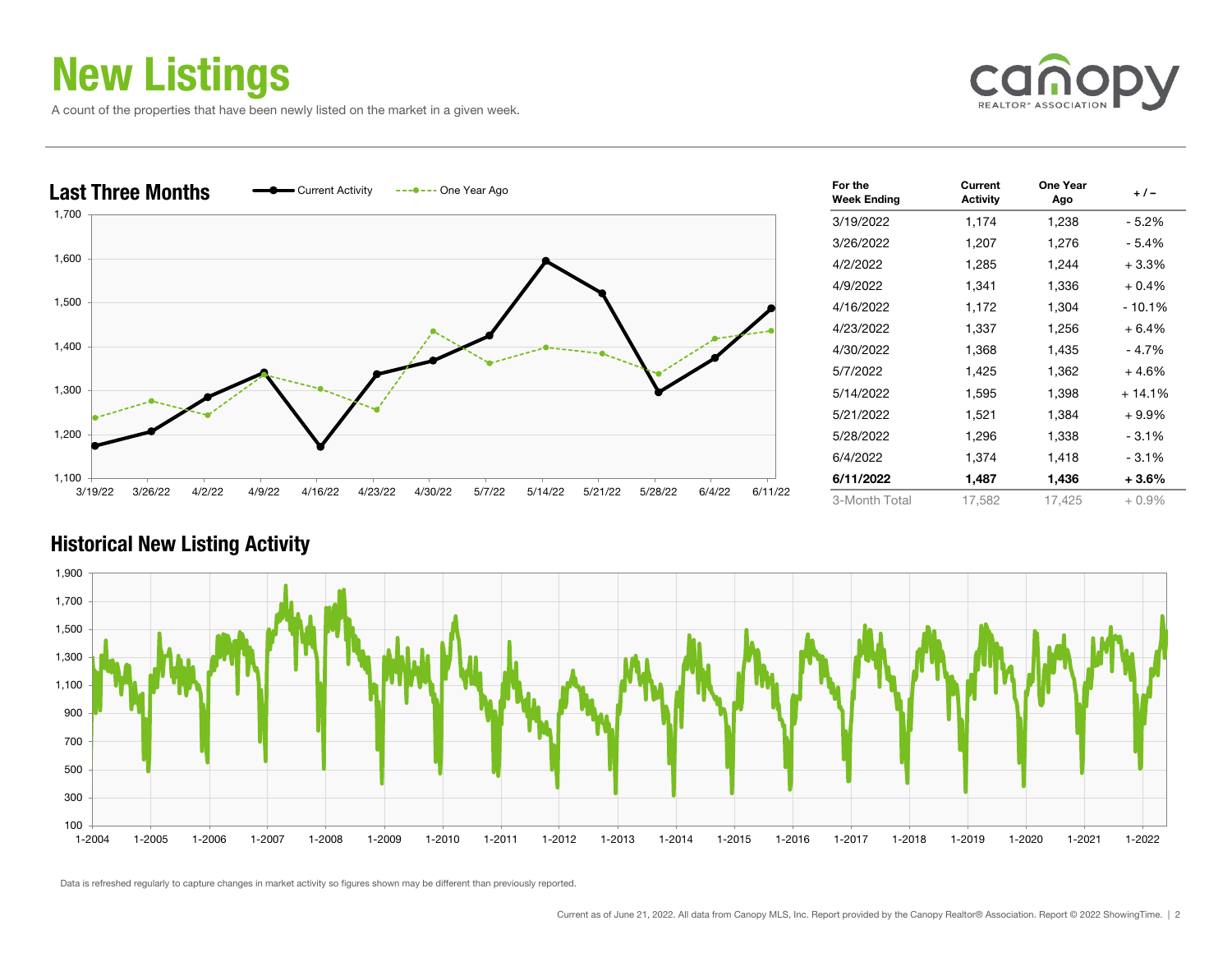### Pending Sales

 A count of the properties on which contracts have been accepted in a given week. Pending contracts include "Under Contract-Show" and "Under Contract-No Show" statuses.





| For the<br><b>Week Ending</b> | Current<br><b>Activity</b> | One Year<br>Ago | $+/-$    |
|-------------------------------|----------------------------|-----------------|----------|
| 3/19/2022                     | 1,077                      | 1,181           | - 8.8%   |
| 3/26/2022                     | 1,101                      | 1,181           | - 6.8%   |
| 4/2/2022                      | 1,059                      | 1,265           | - 16.3%  |
| 4/9/2022                      | 1,169                      | 1,163           | $+0.5%$  |
| 4/16/2022                     | 1,212                      | 1,184           | $+2.4%$  |
| 4/23/2022                     | 964                        | 1,254           | - 23.1%  |
| 4/30/2022                     | 1,219                      | 1,270           | $-4.0%$  |
| 5/7/2022                      | 1,175                      | 1,237           | $-5.0\%$ |
| 5/14/2022                     | 1,190                      | 1,205           | $-1.2%$  |
| 5/21/2022                     | 1,221                      | 1,271           | - 3.9%   |
| 5/28/2022                     | 1,158                      | 1,196           | $-3.2\%$ |
| 6/4/2022                      | 949                        | 1,077           | - 11.9%  |
| 6/11/2022                     | 1,190                      | 1,321           | - 9.9%   |
| 3-Month Total                 | 14,684                     | 15,805          | $-7.1%$  |

#### Historical Pending Sales Activity



CanopyMLS, Inc. did not include "showable" under contract listings in the Pending Sales stats before July 2012. Listing agents report listings as Under Contract-Show earlier in the transaction. As a result, Pending Sales s refreshed regularly to capture changes in market activity so figures shown may be different than previously reported.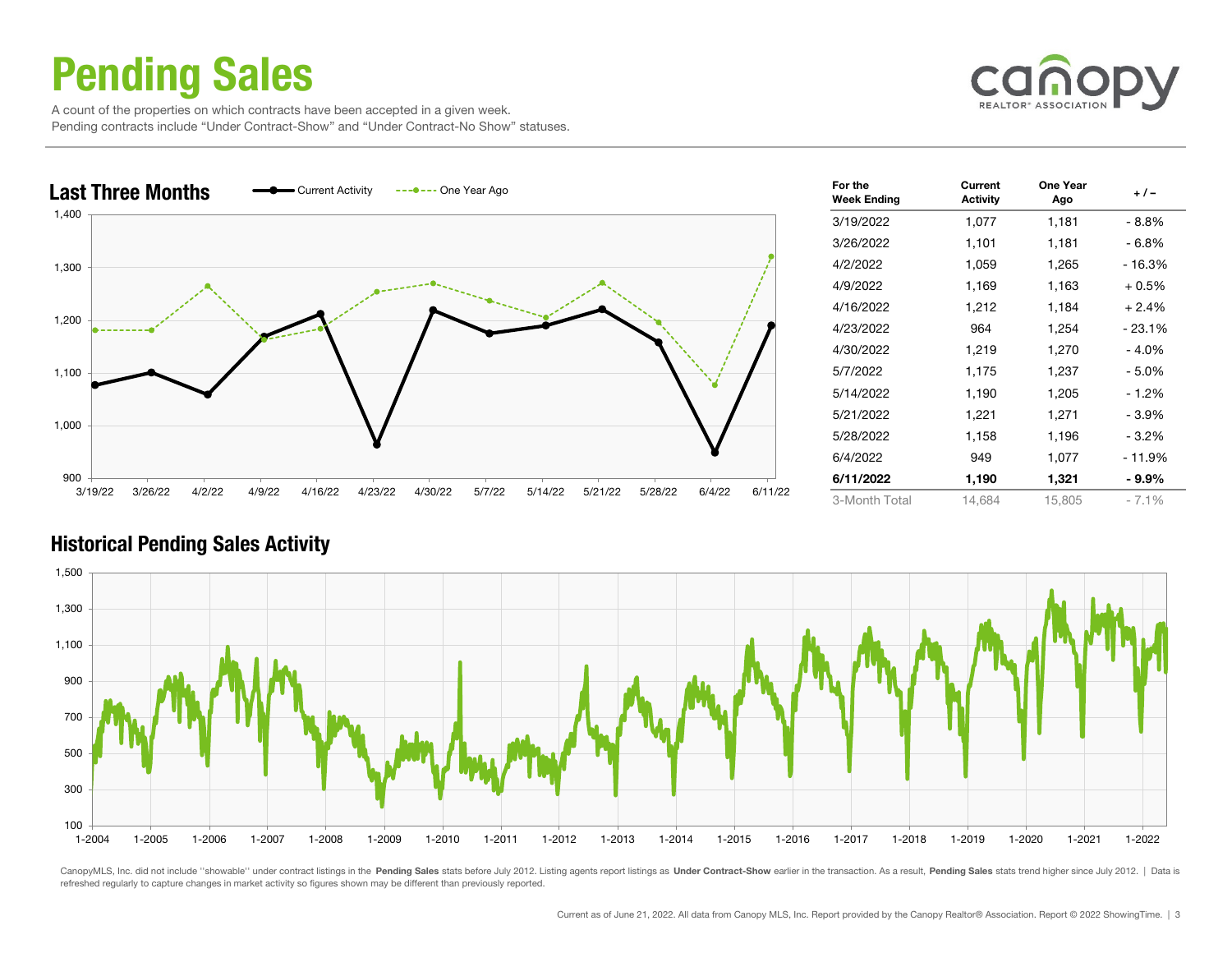### Inventory of Homes for Sale

The number of properties available for sale in active status at the end of a given week.





| For the<br><b>Week Ending</b> | Current<br><b>Activity</b> |       | + / -    |  |
|-------------------------------|----------------------------|-------|----------|--|
| 3/19/2022                     | 3,095                      | 4,161 | - 25.6%  |  |
| 3/26/2022                     | 3,143                      | 4,106 | $-23.5%$ |  |
| 4/2/2022                      | 3,126                      | 4,114 | - 24.0%  |  |
| 4/9/2022                      | 3,146                      | 4,077 | $-22.8%$ |  |
| 4/16/2022                     | 3,235                      | 4,064 | $-20.4%$ |  |
| 4/23/2022                     | 3,250                      | 4,011 | - 19.0%  |  |
| 4/30/2022                     | 3,427                      | 4,016 | $-14.7%$ |  |
| 5/7/2022                      | 3,450                      | 4,031 | - 14.4%  |  |
| 5/14/2022                     | 3,648                      | 4,097 | $-11.0%$ |  |
| 5/21/2022                     | 3,845                      | 4,164 | $-7.7%$  |  |
| 5/28/2022                     | 4,087                      | 4,244 | - 3.7%   |  |
| 6/4/2022                      | 4,195                      | 4,325 | $-3.0%$  |  |
| 6/11/2022                     | 4,349                      | 4,474 | - 2.8%   |  |
| 3-Month Avg                   | 3,538                      | 4,145 | $-14.6%$ |  |

#### Historical Inventory Activity

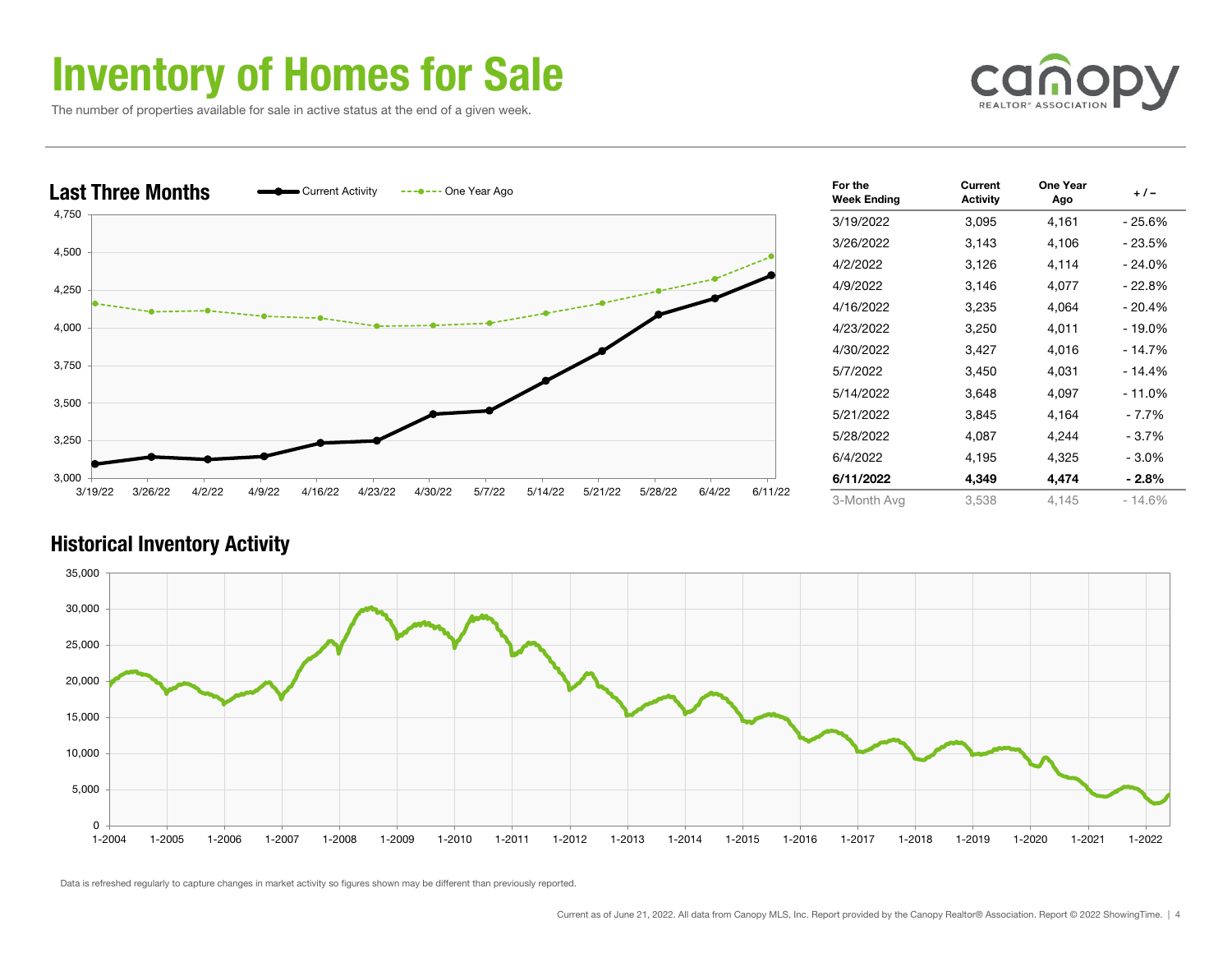### List to Close

"List to Close" provides the total number of days specific to the MLS number from "Listing Date" to "Sold Date."





#### Historical List to Close

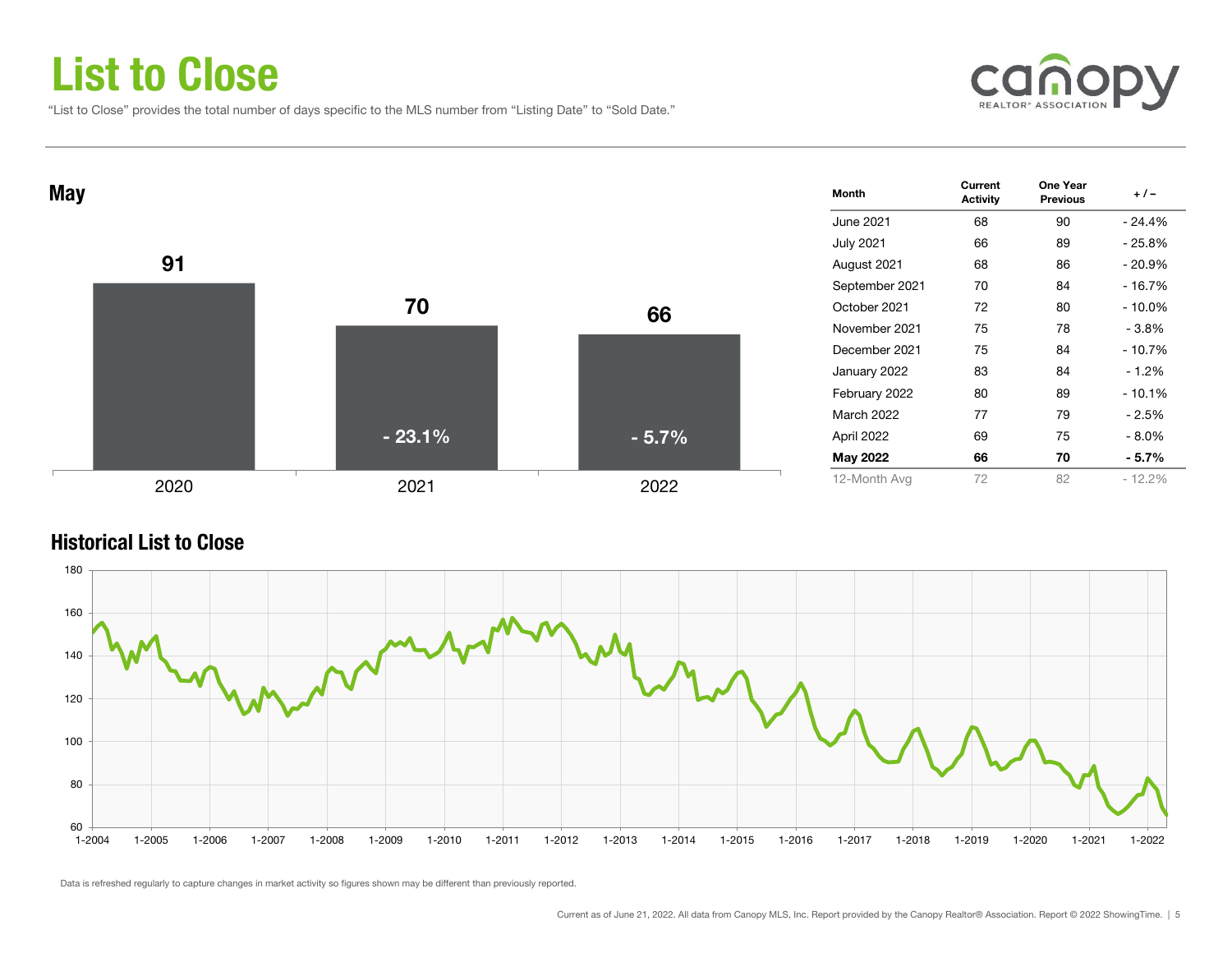### Days on Market



 Days on Market (DOM) tracks the days on market for a property specific to the MLS number. DOM accrues for "Active" and "Under Contract-Show" statuses. DOM does not include any days that the listing is in "Under Contract-No Show," "Temporarily off Market," "Closed/Sold," "Expired" and "Withdrawn" statuses.



#### Historical Days on Market

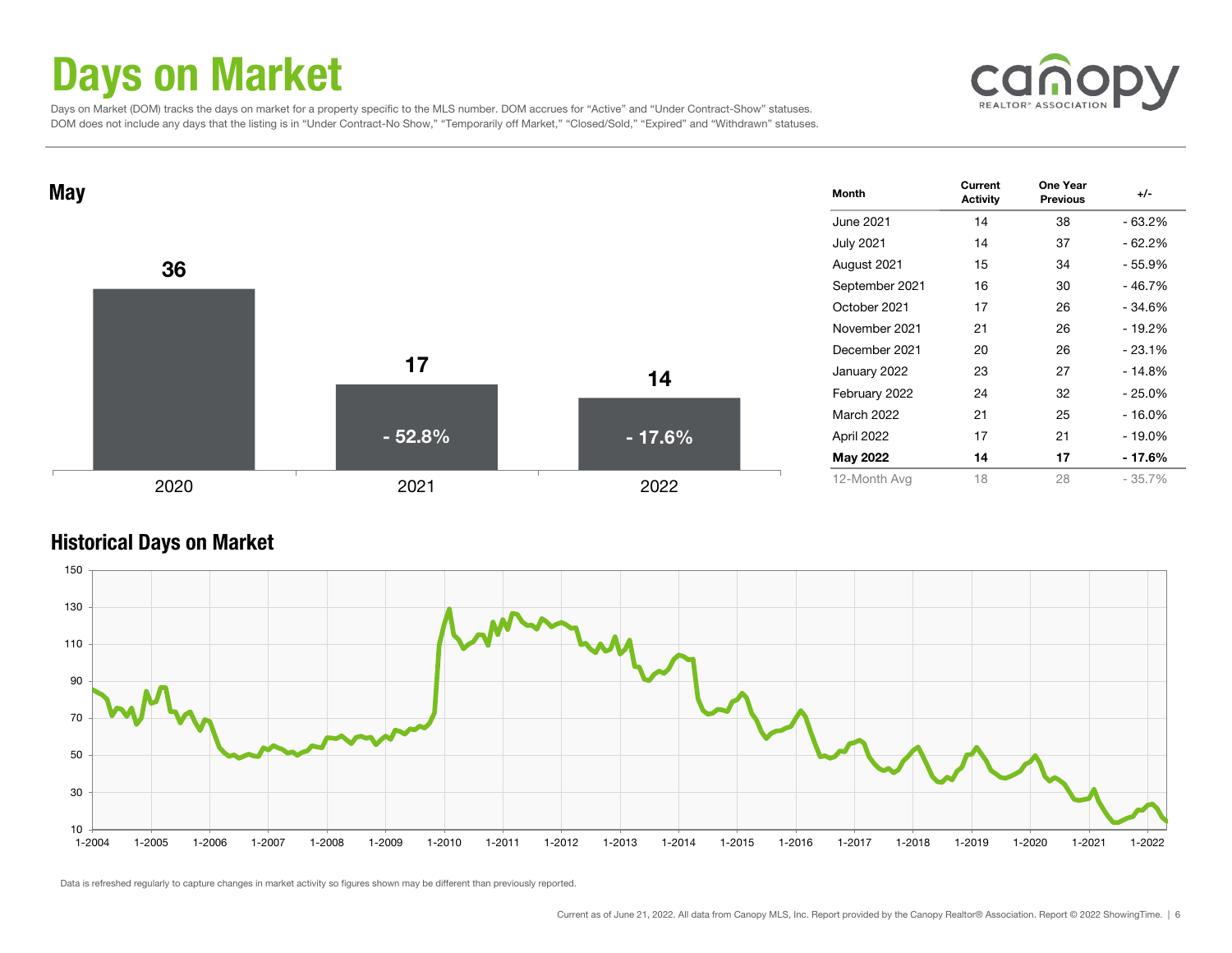### Cumulative Days on Market

 Cumulative Days on Market (CDOM) functions like Days on Market (DOM); except CDOM tracks the DOM for a property over multiple listings on the property. When a new listing is entered, the CDOM only resets to zero if the previous listing closed (sold) or if the previous listing has been off the market (expired or withdrawn) for more than 90 days.





#### Historical Cumulative Days on Market

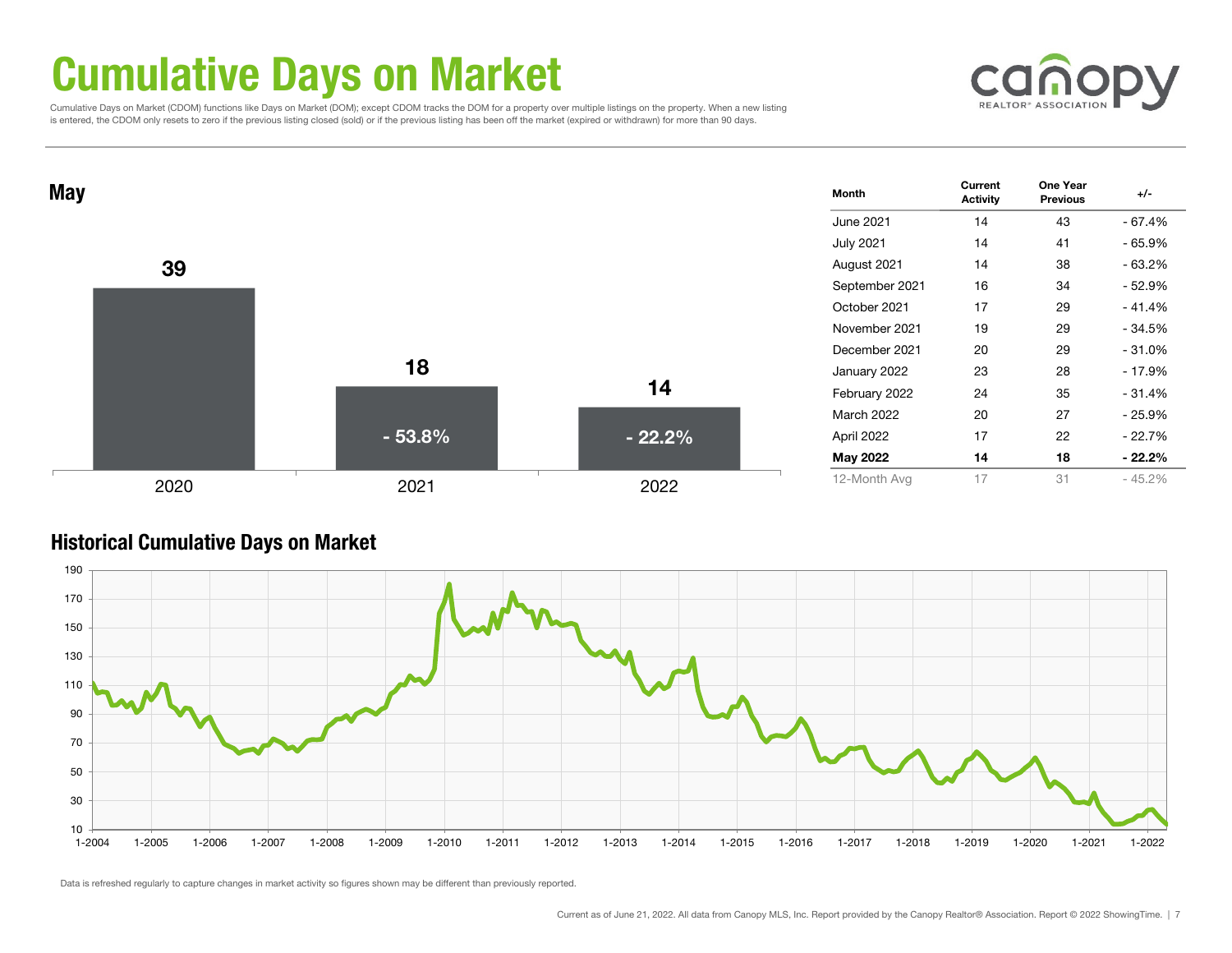### Median Sales Price

Median price point for all closed sales, not accounting for seller concessions, in a given month.



| <b>May</b> |           |           | <b>Month</b>      | Current<br><b>Activity</b> | One Year<br><b>Previous</b> | $+/-$     |
|------------|-----------|-----------|-------------------|----------------------------|-----------------------------|-----------|
|            |           |           | June 2021         | \$335,000                  | \$283,000                   | $+18.4%$  |
|            |           |           | <b>July 2021</b>  | \$330,000                  | \$285,000                   | $+15.8%$  |
|            |           | \$390,750 | August 2021       | \$332,810                  | \$290,000                   | $+14.8%$  |
|            |           |           | September 2021    | \$335,000                  | \$289,000                   | $+15.9%$  |
|            | \$324,000 |           | October 2021      | \$335,000                  | \$290,000                   | $+15.5%$  |
| \$265,000  |           |           | November 2021     | \$352,350                  | \$290,000                   | $+21.5%$  |
|            |           |           | December 2021     | \$349,995                  | \$291,700                   | $+20.0\%$ |
|            |           |           | January 2022      | \$349,900                  | \$285,000                   | $+22.8%$  |
|            |           |           | February 2022     | \$360,000                  | \$294,990                   | $+22.0%$  |
|            |           |           | <b>March 2022</b> | \$368,900                  | \$307,000                   | $+20.2%$  |
|            | $+22.3%$  | $+20.6%$  | April 2022        | \$380,000                  | \$315,000                   | $+20.6%$  |
|            |           |           | May 2022          | \$390,750                  | \$324,000                   | $+20.6%$  |
| 2020       | 2021      | 2022      | 12-Month Avg      | \$350,000                  | \$295,000                   | $+18.6%$  |

### Historical Median Sales Price

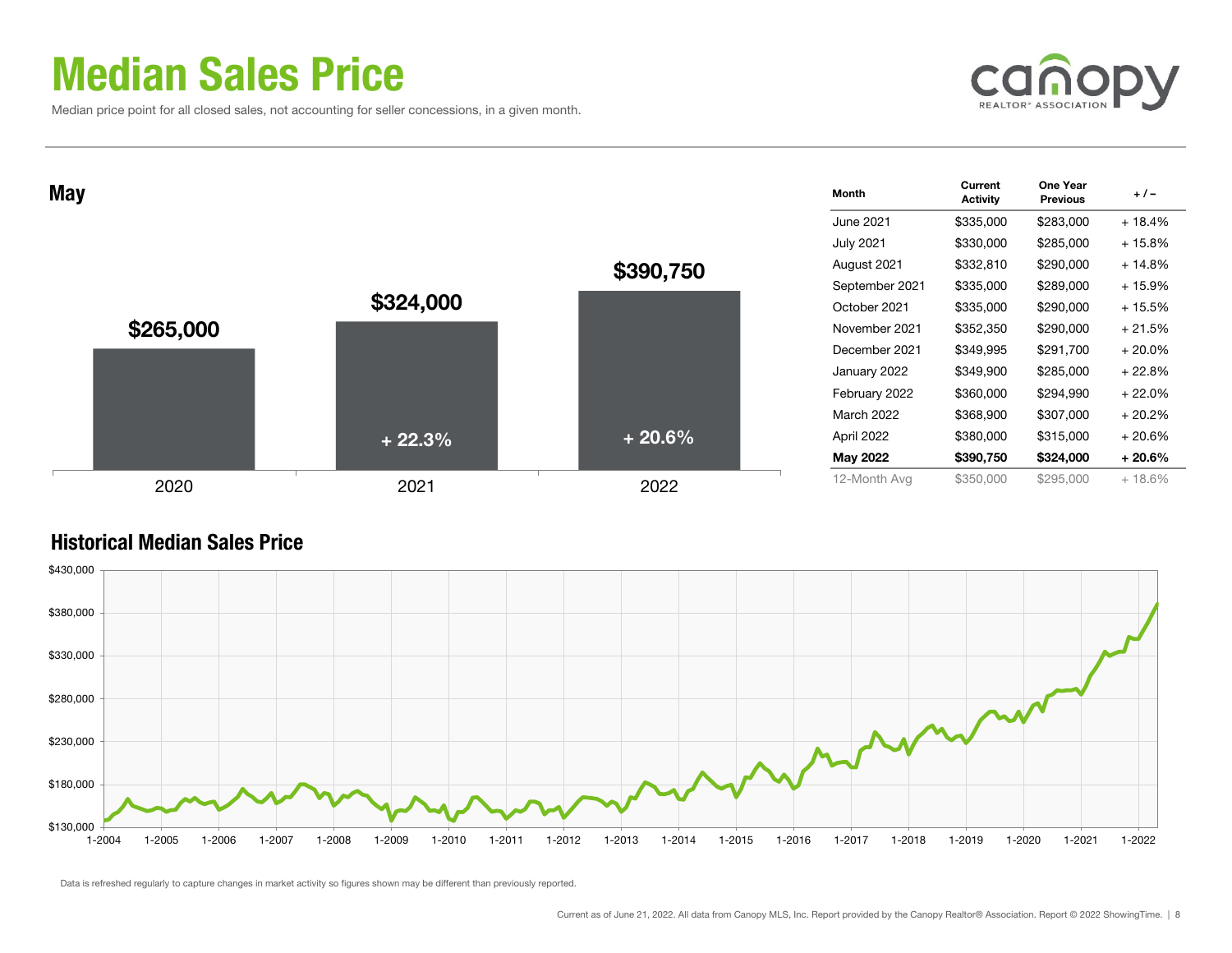### Average Sales Price

Average sales price for all closed sales, not accounting for seller concessions, in a given month.



| <b>May</b> |           |           |           | Month            | Current<br><b>Activity</b> | One Year<br><b>Previous</b> | $+/-$    |
|------------|-----------|-----------|-----------|------------------|----------------------------|-----------------------------|----------|
|            |           |           |           | June 2021        | \$405,324                  | \$332,983                   | $+21.7%$ |
|            |           |           |           | <b>July 2021</b> | \$397,474                  | \$344,471                   | $+15.4%$ |
|            |           |           | \$462,060 | August 2021      | \$392,783                  | \$350,475                   | $+12.1%$ |
|            |           | \$394,219 |           | September 2021   | \$387,442                  | \$348,085                   | $+11.3%$ |
|            |           |           |           | October 2021     | \$388,402                  | \$354,886                   | $+9.4%$  |
|            | \$309,794 |           |           | November 2021    | \$408,022                  | \$348,739                   | $+17.0%$ |
|            |           |           |           | December 2021    | \$407,232                  | \$350,299                   | $+16.3%$ |
|            |           |           |           | January 2022     | \$393,000                  | \$339,989                   | $+15.6%$ |
|            |           |           |           | February 2022    | \$406,637                  | \$341,057                   | $+19.2%$ |
|            |           |           |           | March 2022       | \$428,160                  | \$371,572                   | $+15.2%$ |
|            |           | $+27.3%$  | $+17.2%$  | April 2022       | \$448,490                  | \$378,717                   | $+18.4%$ |
|            |           |           |           | May 2022         | \$462,060                  | \$394,219                   | $+17.2%$ |
|            | 2020      | 2021      | 2022      | 12-Month Avg     | \$409,812                  | \$355,069                   | $+15.4%$ |

#### Historical Average Sales Price

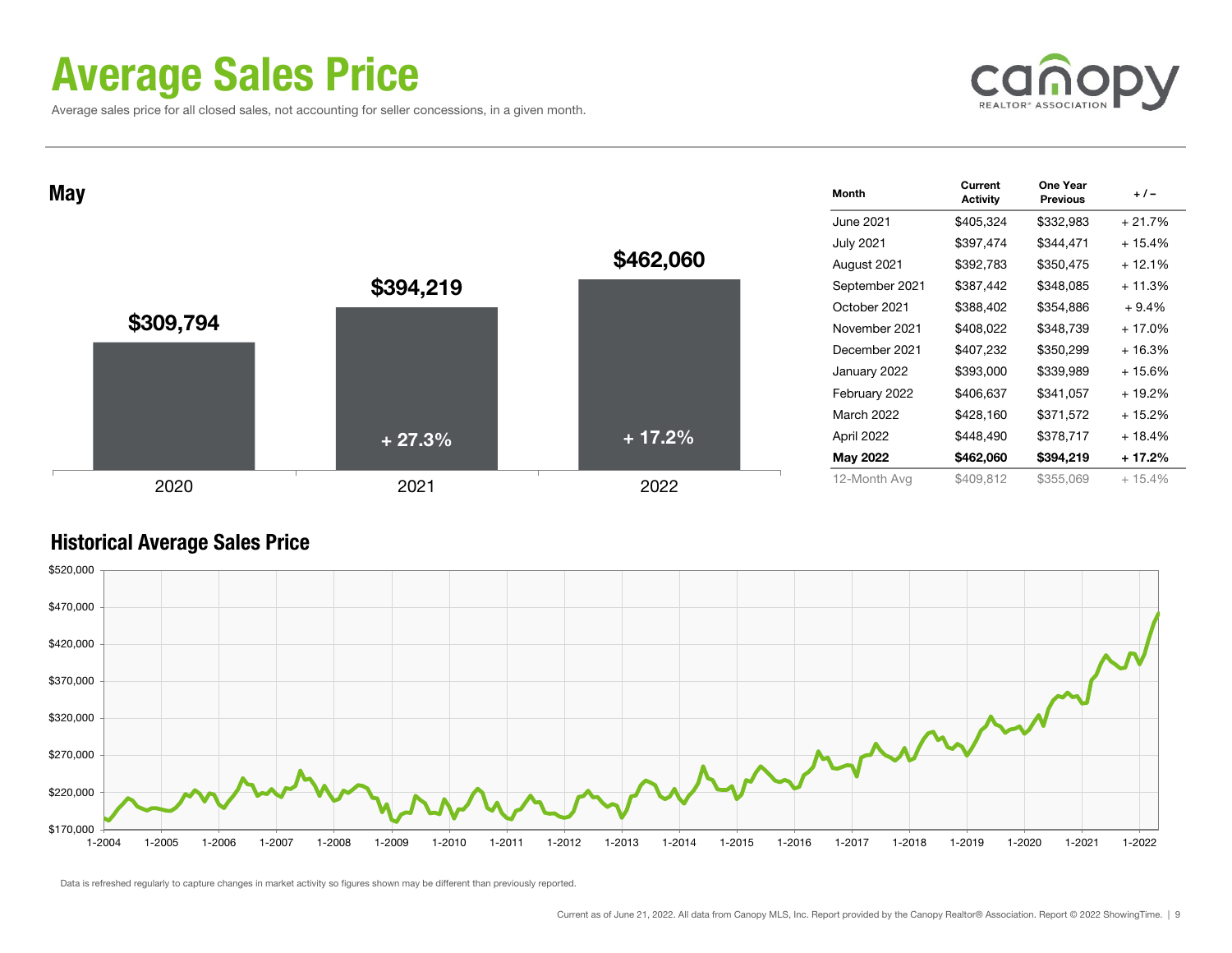# Percent of Original List Price Received

 Percentage found when dividing a property's sales price by its original list price, then taking the average for all properties sold in a given month, not accounting for seller concessions.



 $\mathsf{May} \begin{array}{cccc} \text{Current} & \text{One Year} \ \text{Activity} & \text{Previous} \end{array} \begin{array}{cccc} +/- \end{array}$ June 2021 102.0% 97.6% + 4.5%July 2021 101.8% 98.1% + 3.8% August 2021 101.5% 98.5% + 3.0% September 2021 101.0% 98.6% + 2.4% October 2021 100.5% 98.7% + 1.8% November 2021 100.2% 98.9% + 1.3%December 2021 100.2% 98.9% + 1.3%January 2022 100.1% 98.9% + 1.2% February 2022 100.7% 99.3% + 1.4% March 2022 101.9% 100.1% + 1.8% April 2022 102.8% 101.0% + 1.8% May 2022 102.8% 101.6% + 1.2% 12-Month Avg 101.3% 99.2% + 2.1% 97.6% $\%$  101.6% 102.8% 2020 2021 2022  $+4.1%$ + 1.2%

#### Historical Percent of Original List Price Received

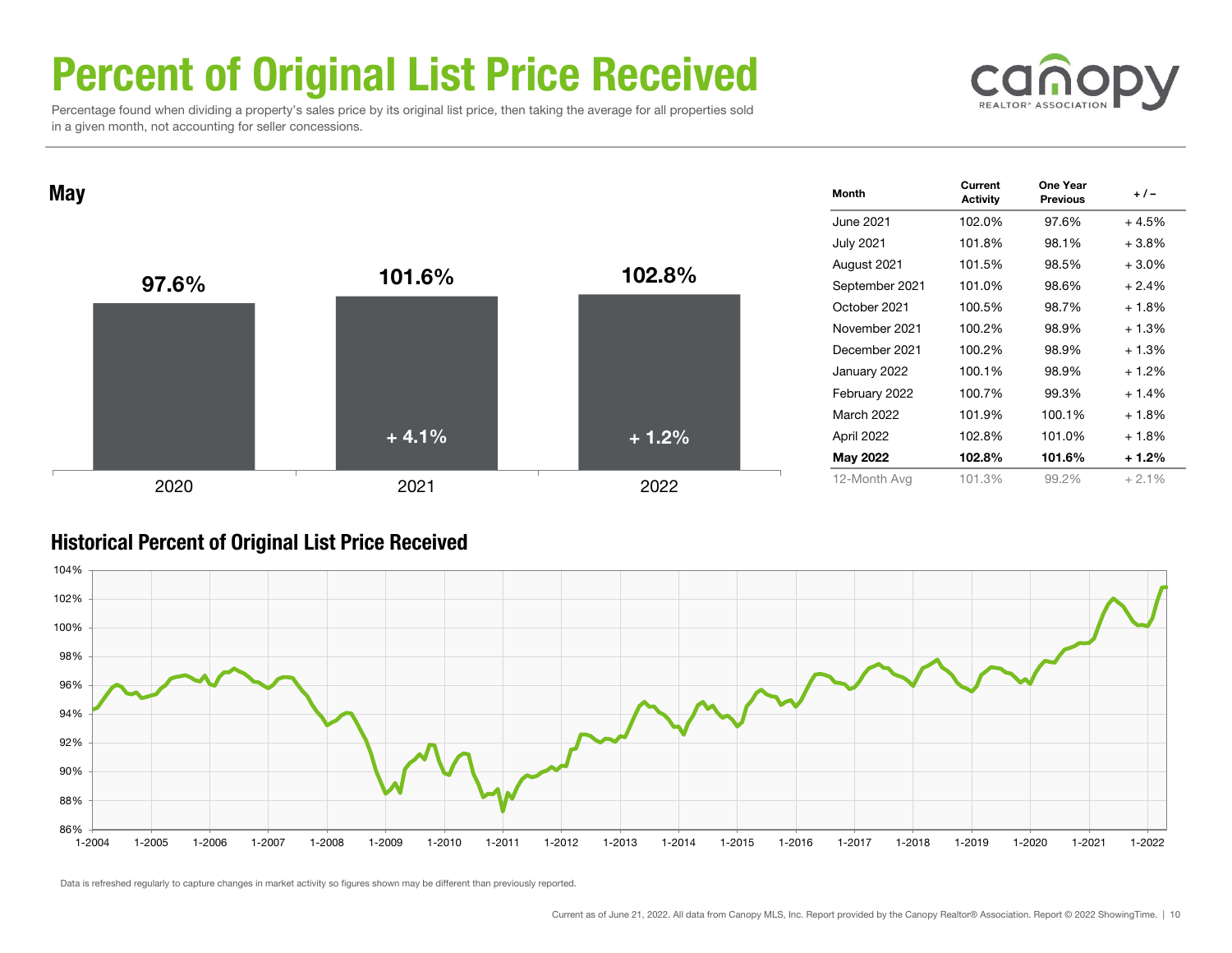# Housing Affordability Index



 This index measures housing affordability for the region. For example, an index of 120 means the median household income was 120% of what is necessary to qualify for the median-priced home under prevailing interest rates. A higher number means greater affordability.



#### Historical Housing Affordability Index